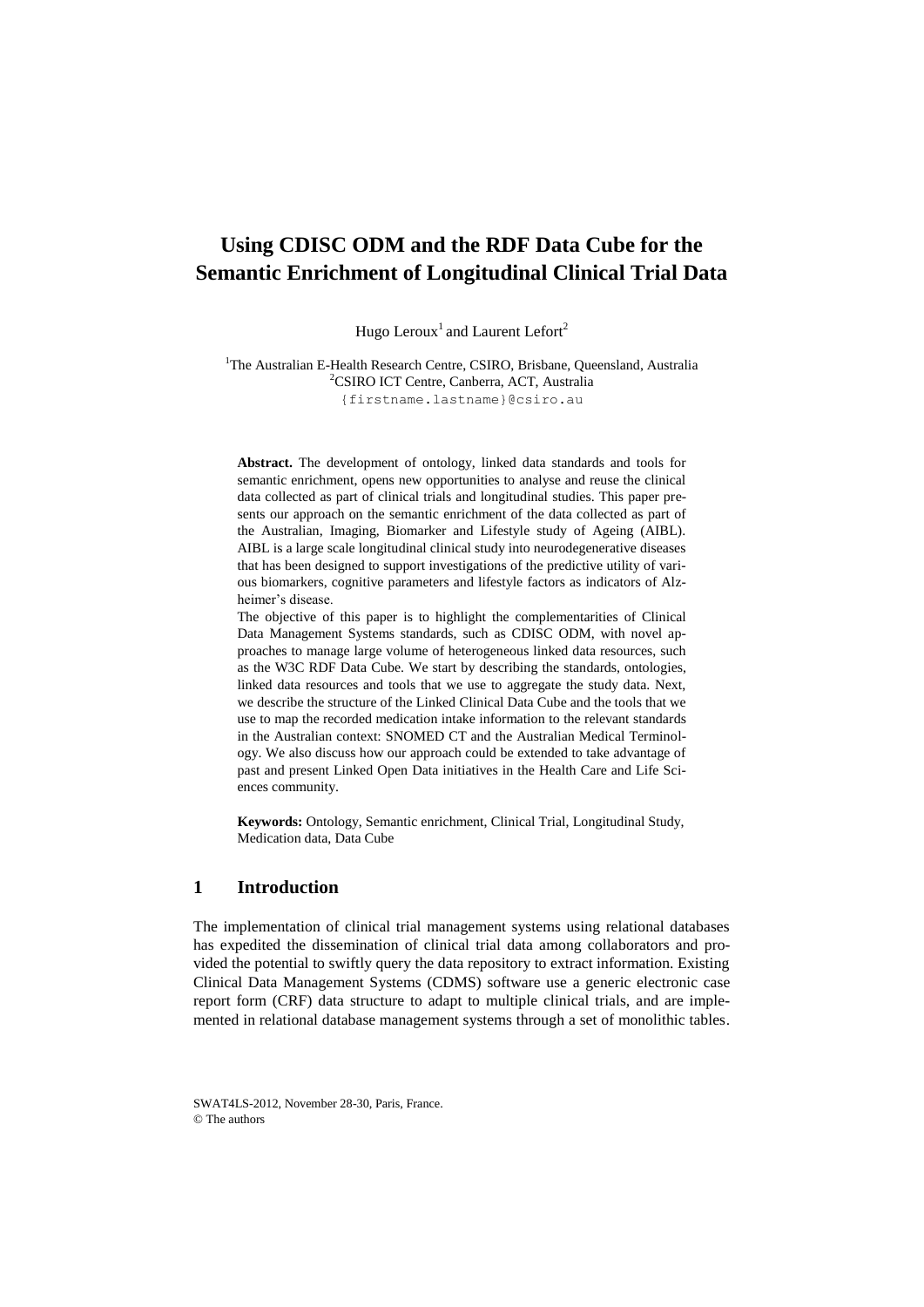Some CDMS products such as  $OpenChina<sup>1</sup>$  use a data dictionary, derived from the clinical study protocol, to handle the variable fields of these generic tables. These products generally support the Clinical Data Interchange Standards Consortium Operational Data Model (CDISC ODM) export file format [1], an XML-based standard that specifies how to include this lightweight study metamodel as metadata alongside the study data.

The RDF Data Cube vocabulary [2], developed by the W3C Government Linked Data working group, is a vocabulary for the publication of statistical data in RDF. The specification defines a generic *observation* data structure that matches the CRF data structure used in clinical data management systems.

In this work, we present how we can apply the RDF Data Cube specification to semantically enrich longitudinal clinical study data to allow users to query the clinical trial data more effectively and efficiently. We describe how the proposed *Linked Clinical Data Cube* can support the various case report forms derived from the study protocol in a uniform manner.

The approach proposed in [3] is evaluated on clinical data obtained as part of the Australian, Imaging, Biomarker and Lifestyle study of Ageing (AIBL) data. AIBL [4] is a large scale longitudinal clinical study into neurodegenerative diseases that has been designed to support investigations of the predictive utility of various biomarkers, cognitive parameters and lifestyle factors as indicators of Alzheimer's disease (AD) with a cohort of over one thousand participants residing in two Australian cities, Perth and Melbourne. Each recruited participant completed blood and neurological testing and some underwent brain imaging testing. To fulfil the longitudinal nature of the study, each participant undergoes a re-examination every eighteen months. The participants also volunteered a broad range of lifestyle and medical information, including medication information that is currently obtained from participants in paper form and then manually entered into the OpenClinica CDMS by study staff [5].

For the enrichment of medication data, we will use the Australian Medicines Terminology (AMT) and SNOMED CT-AU [6]. However, among the difficulties associated with collating self-reported medication usage is the potential for misidentification of the correct medication being recorded along with inconsistencies and lack of precision relating to crucial information, such as dosage and frequency of use. We show here how we can extend our Linked Clinical Data Cube to reuse links between medication resources [7] and in particular reuse the ones which are already available as linked data [8-9] or which share common identification keys [10].

This paper has four main sections: in section 2, we introduce and compare the CDISC ODM and of the RDF Data Cube specifications. In section 3, we describe the generic structure of the Linked Clinical Data Cube. In section 4, we describe in more details how we can convert the recorded medication intake information recorded for the AIBL study and map it to the relevant standards in the Australian context: SNOMED CT and the Australian Medical Terminology. Finally, in section 5, we discuss how our approach could be extended to take advantage of past and present Linked Open Data initiatives in the Health Care and Life Sciences community.

 $\overline{\phantom{a}}$ 

<sup>1</sup> https://openclinica.com/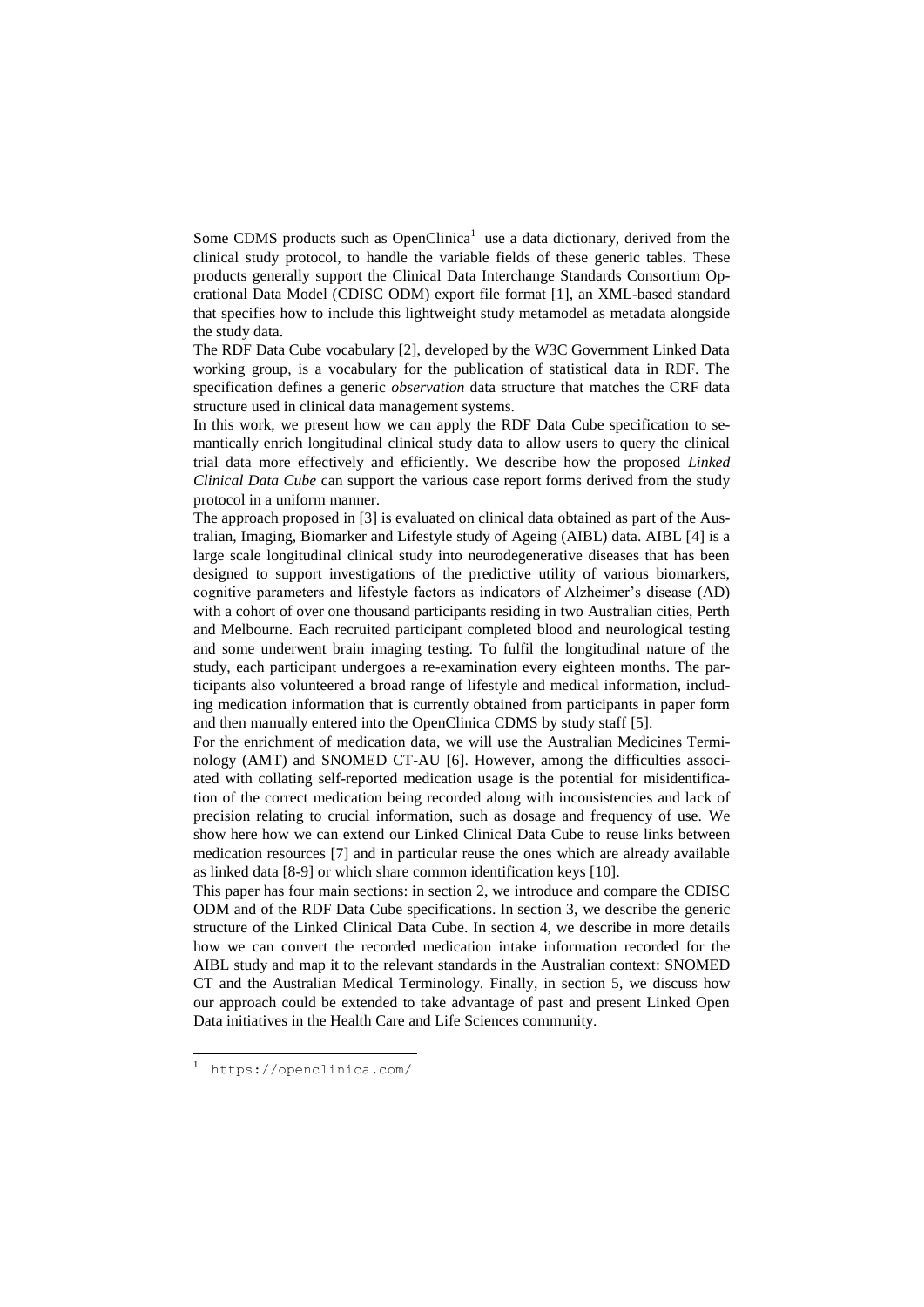# **2 Comparison of CDISC ODM and RDF Data Cube**

### **2.1 CDISC ODM (with OpenClinica extensions)**

The AIBL study data was migrated from a proprietary CDMS to the OpenClinica CDMS a year ago [5]. One of the compelling factors in choosing OpenClinica was that it adopts the CDISC ODM structure to define the logical organisation of the study metamodel and as the basis for the standard export format for the clinical trial data. The CDISC ODM standard [1] defines a format that facilitates the sharing of clinical data and metadata from multiple sources. Furthermore, it assumes that the clinical study follows a predefined structure that defines the study, subject, events, forms, item groups and items. An abstracted version of the CDISC ODM structure that illustrates the regions of interest for our project is shown in **[Fig. 1](#page-2-0)**.



<span id="page-2-0"></span>**Fig. 1.** The OpenClinica CDISC ODM data model (container and descriptor classes)

The CDISC ODM data model is specifically designed for a data capture context:

- An item is a single measurement or analysis result collected during a study e.g. a blood pressure reading,
- An item group is a set of related measurements or analysis results,
- A form (or case report form) is a collection of items and item groups for capturing and displaying clinical trial data,
- A study event corresponds to a patient visit or other encounter where the data corresponding to one or multiple forms is collected.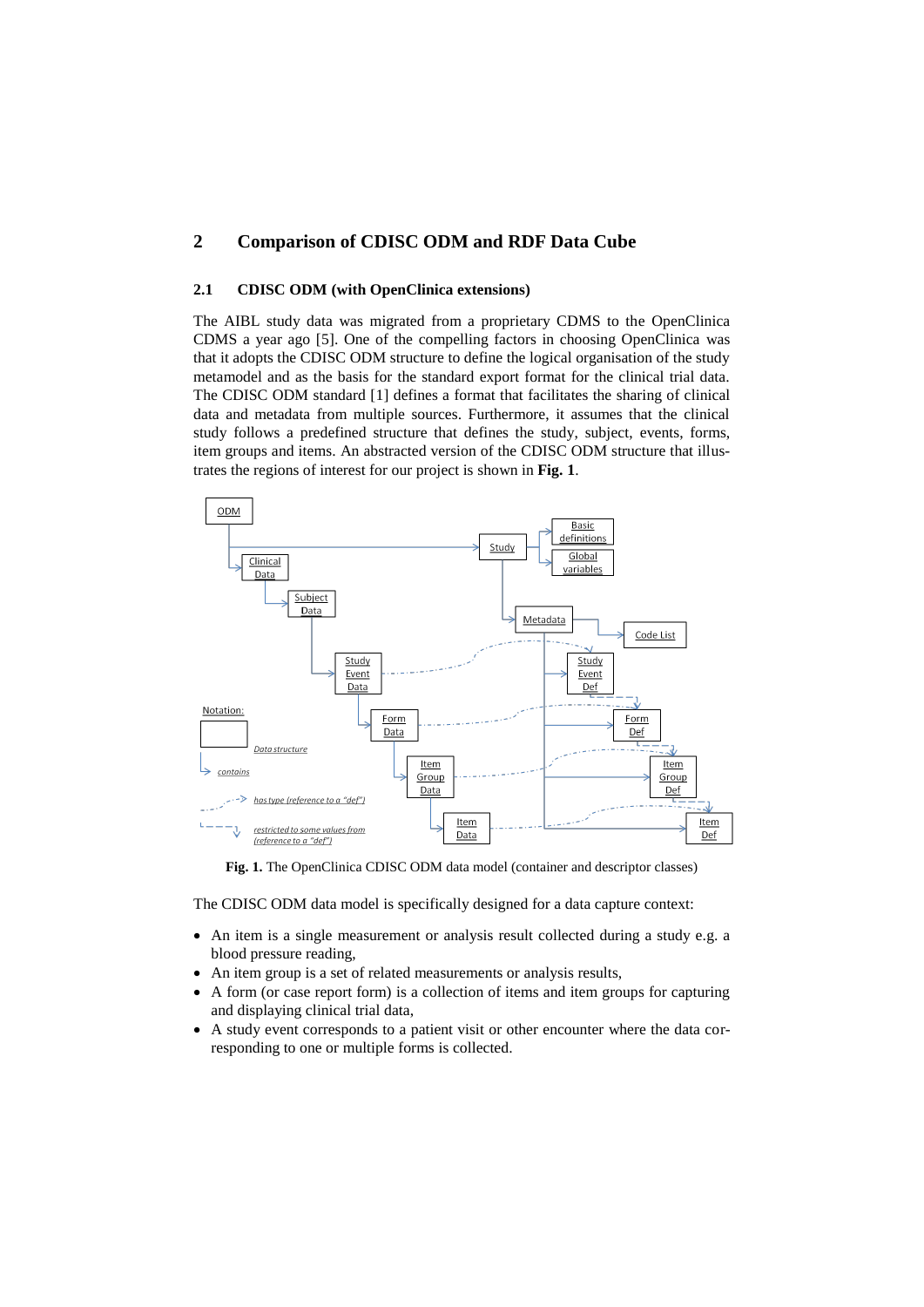Furthermore, the definitions of these data structures are also included in the CDISC ODM export format. In OpenClinica, this data dictionary can be edited by super users with the help of an Excel template that plays the role of a configuration file. The users of the tools are encouraged to share their CRFs and have access to a library of peer reviewed ones derived from authoritative standards sources such as the CDISC Clinical Data Acquisition Standards Harmonization (CDASH) initiative.

#### **2.2 The RDF Data Cube vocabulary**

The RDF Data Cube vocabulary [2], published by the W3C Government Linked Data working group, is a vocabulary for the publication of statistical data in RDF [11]. This specification is available as a working draft, but it has been evaluated by a number of government agencies (Eurostat, European and UK Environment agencies) who have published large scale datasets. It has also triggered new work on the Online Analytical Processing (OLAP) of Linked Data sources ([12-13]).

The basic principles behind the design of the RDF Data Cube vocabulary are illustrated in Figure 2.



**Fig. 2.** Cube (Dataset), Slice and Observation

<span id="page-3-0"></span>A cube is a *dataset* that is divided into *slices* according to several dimensions. Each slice contains a number of *observations*. The arrows in **[Fig. 2](#page-3-0)** represent the links between the cube and the slices and between the slices and the observations. These extra links at multiple levels of data aggregation allow the data consumers to navigate and query linked data. The RDF Data Cube vocabulary defines three types of data items: *dimensions* for the identification keys, *measures* and *attributes* for the recorded data and metadata. The slices group subsets of observations within a dataset where all the dimensions except one (or a small number) are fixed.

The RDF Data Cube vocabulary specifies container classes and descriptor classes and the set of properties to link them (**[Fig. 3](#page-4-0)**). The main descriptor class, has a link to properties classes (qb:componentProperty) to specify the data items which are used. The other classes (qb:DataStructureDefinition, qb:SliceKey, qb:ComponentSpecification) and properties (qb:structure, qb:sliceStructure, qb:componentAttachment) are used to indicate what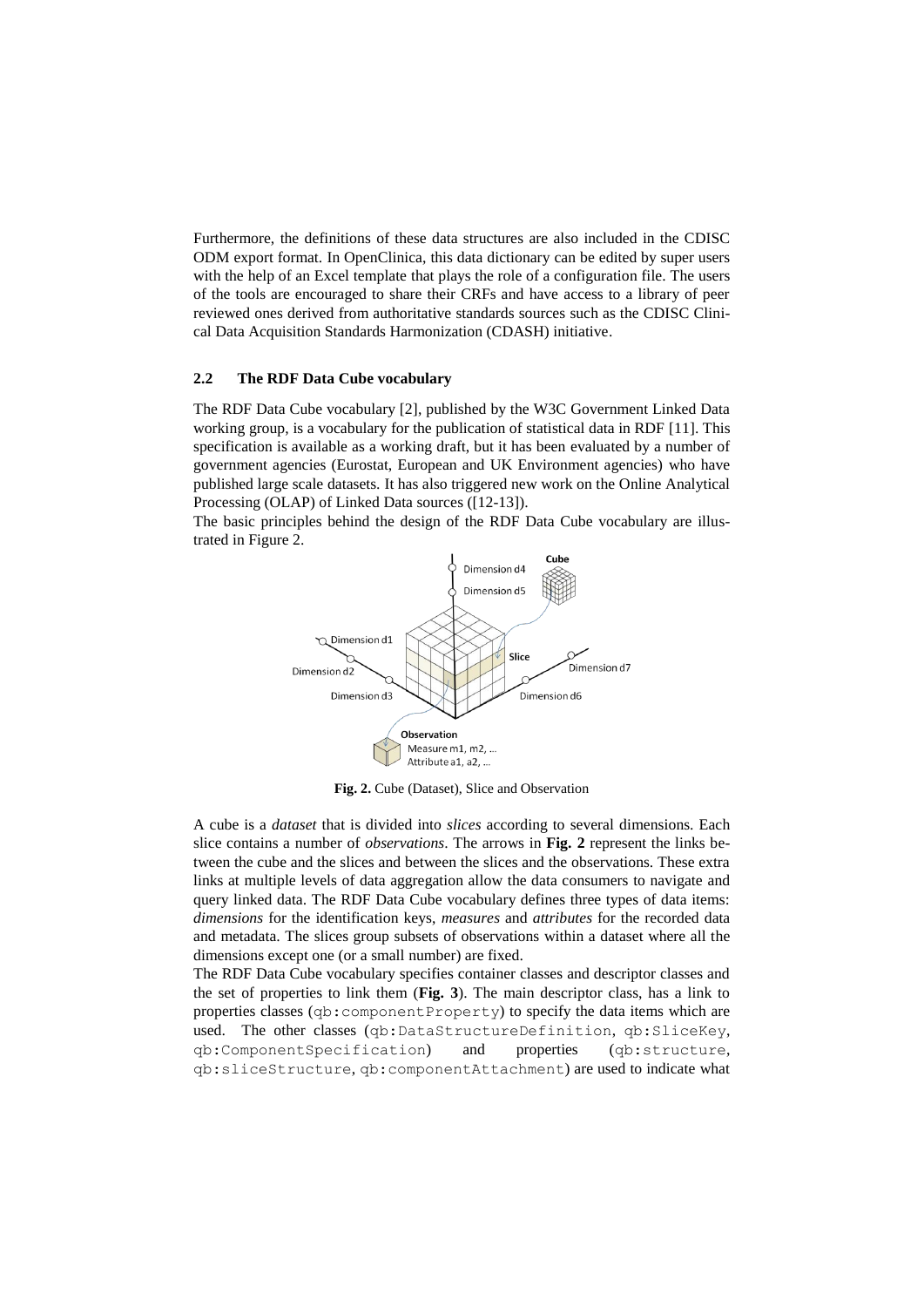

properties are used at what level of aggregation (qb:Observation, qb:Slice and qb:DataSet).

**Fig. 3.** The RDF Data Cube data model (container and descriptor classes)

#### <span id="page-4-0"></span>**2.3 Comparison of data slicing approaches**

Both approaches bundle together the data (container classes) and metadata (descriptor classes) and support the registration of code lists. The CDISC ODM format supports only one way of slicing the data with five primary dimensions (Subject-Study event-Form-Item group-Item). The RDF Data Cube structure is more flexible for later publication of the collected data where the choice and ordering of the dimensions depend largely on the queries that we wish to make from the system.

In the context of the AIBL study, as it is longitudinal in nature, we are particularly interested in analysing the different variables from an *Event* perspective; for example to determine the rate of change of a particular observation across different time points. On the other hand, we are also interested in analysing variables at an *Item* level. One such example would be to track the concentration of a particular protein in the blood together with the cortical thickness of a portion of the brain.

## **3 Structure of the Linked Clinical Data Cube**

#### **3.1 Overview**

We use a Linked Clinical Data Cube template that answers our needs for analysing the AIBL study from an Event and an Item perspective. The primary dimensions for the CDISC ODM data model (**[Fig. 1](#page-2-0)**) are the subject (or patient) identification and the study event (or time point) identification. The other dimensions (Form – Item group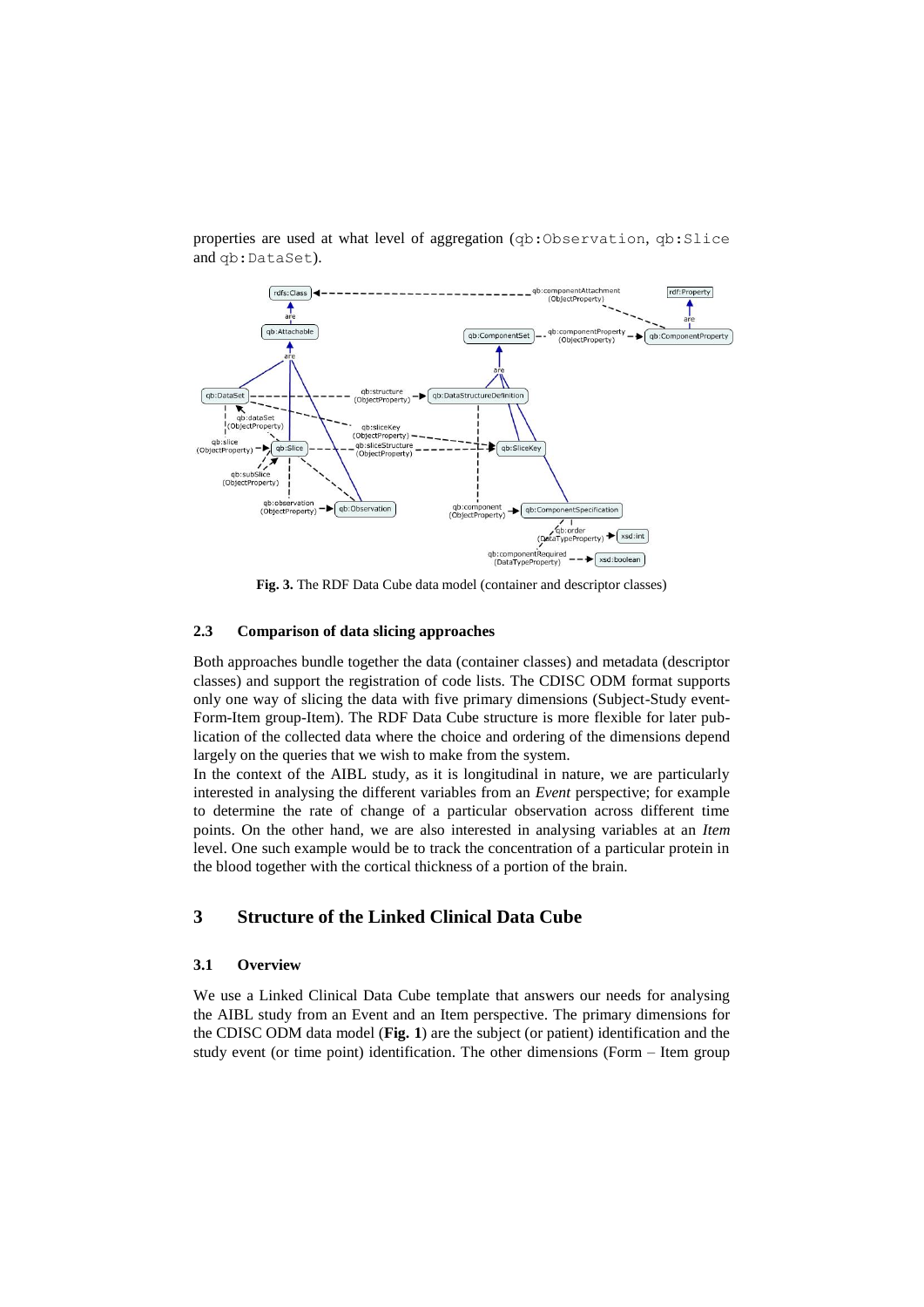and Item) are domain-dependent and are specified by the data dictionary content. To provide access to the recorded data at both levels, we have designed a Linked Clinical Data Cube based on two nested RDF Data Cubes as shown in **[Fig. 4](#page-5-0)**.



**Fig. 4.** Event and Item data cubes

<span id="page-5-0"></span>This Linked Clinical Data Cube comprises two nested data cubes that depict the interconnectedness between an *Event Cube*, an *Event Slice*, an *Item Cube* and an *Item Slice*. Our top-level data cube manages slices of Study Event Observations that contain observations that are collection of Form (CRF) data. Our bottom-level data cube manages slices of Item Observations that contain observations that are either Form data or item data. To minimize the duplication of data, the Event Observations contains links to the low-level Item Observations containing the measures and attributes rather than their values. This provides us with a high level of flexibility to analyse observations at both an Event and Item level concurrently.

### **3.2 Coupling with domain ontologies**

The RDF Data Cube vocabulary (QB) has been coupled to domain ontologies for the publication of long term climate data time series as linked data [14] with the help of the W3C Semantic Sensor Network ontology<sup>2</sup> [15]. For the Linked Clinical Data Cube, we will need different ontologies for each item data cube corresponding to a different domain of application.

Users of CDISC-compliant tools are encouraged to use standard Case Report Forms (CRFs) to directly comply with other CDISC standards such as the CDISC Clinical Data Acquisition Standards Harmonization [16] and the CDISC Study Data Tabulation Model [17] specifications. SDTM and CDASH information can also be added to

 $\overline{\phantom{a}}$ 

<sup>&</sup>lt;sup>2</sup> http://purl.oclc.org/NET/ssnx/ssn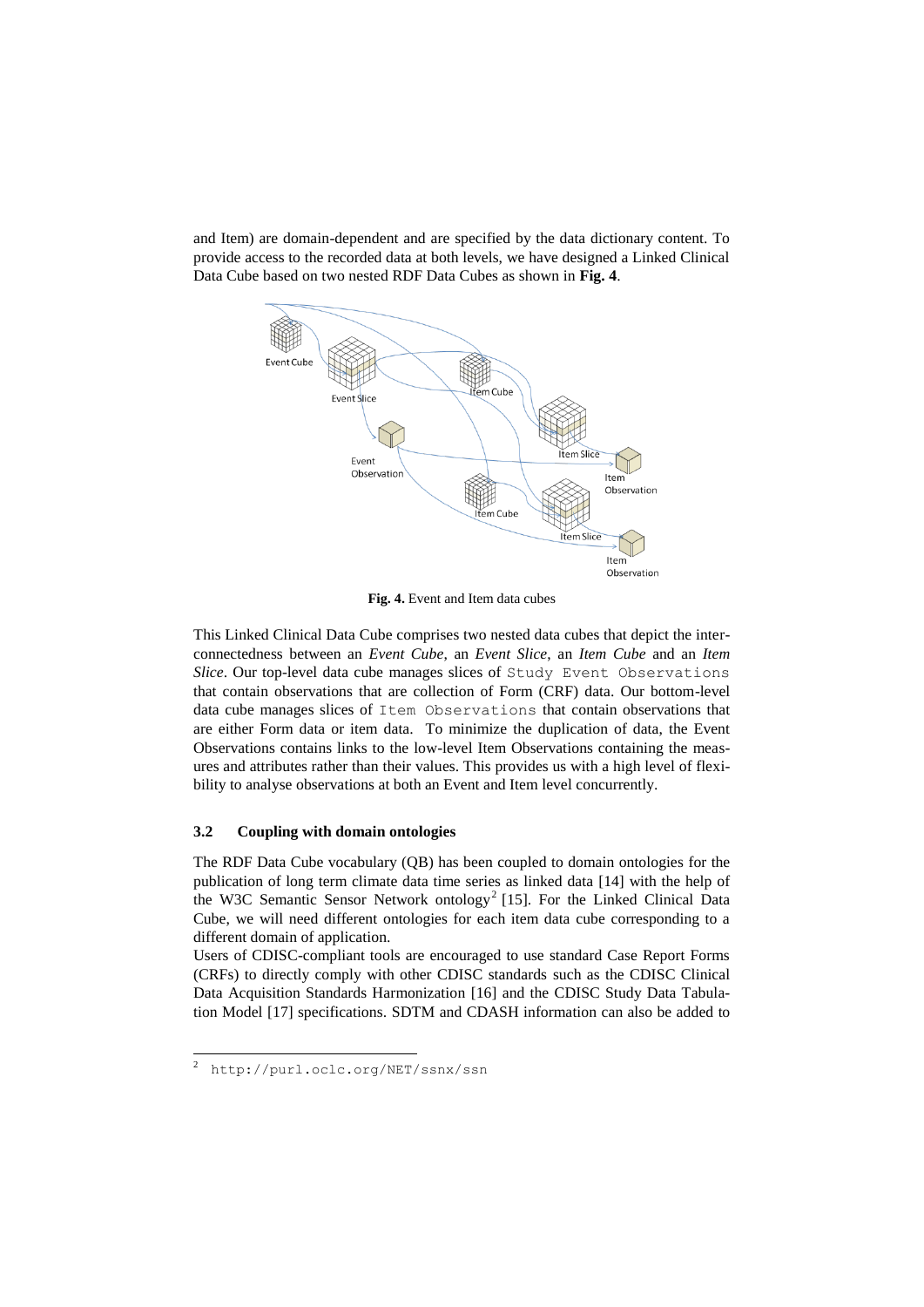CDISC ODM content as annotations (using the Alias element) at all levels of definitions (for all the descriptor classes shown in Figure 1).

[Fig. 5](#page-6-0) illustrates how we can potentially integrate a lightweight "skeleton ontology" based on these CDISC standards with ontology modules from the RDF Data Cube vocabulary (classes with the qb prefix) and SSN ontology (classes with the ssn prefix) to construct our Linked Clinical Data Cube.



<span id="page-6-0"></span>**Fig. 5.** Coupling the AIBL Linked Clinical Data Cube with CDISC-mappable ontologies

**[Fig. 5](#page-6-0)** shows the ontology modules, their classes and relationships (plain lines are used for sub-class-of relationships and dashed lines for object properties linking classes). The different colours used in **[Fig. 5](#page-6-0)** indicate which classes from which ontology modules should be coupled together (e.g. via multiple inheritance relationships):

- qb:Slice, ssn:Observation and TrialTable (Interventions, Findings and Visits),
- qb:Observation, ssn:Observation, InterventionsObservations and FindingObservations,
- qb:ComponentProperty, ssn:Property and Variable,
- ssn:FeatureOfInterest, Subject and LocationOfMeasurement,
- ssn:Platform and Site,
- ssn:Deployment and Visit.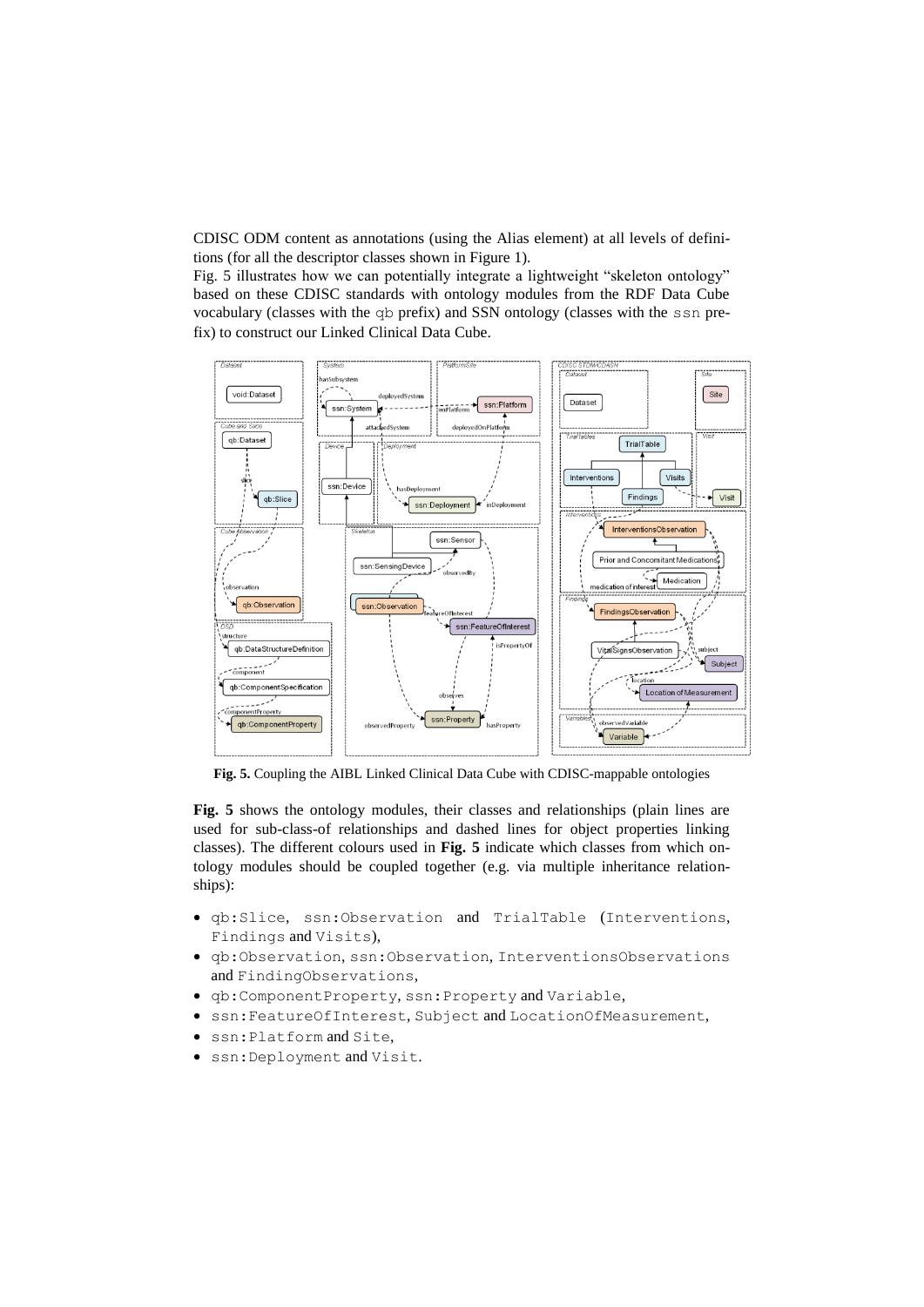# **4 Application to the AIBL medication data**

#### **4.1 Data collected for the AIBL study**

The AIBL study has been collecting medications information in part to monitor the effects of some pharmaceuticals that could affect cognitive function. Information relating to the medications intake of each participant was recorded on a questionnaire, in paper form, and manually entered, by study staff, in OpenClinica. A sample of the recorded information including the medication's *name*, prescribed *dosage*, *frequency* and *duration* of use is shown in **[Table 1](#page-7-0)**.

<span id="page-7-0"></span>

| <b>Subject</b><br>id | <b>Study</b><br>Event id | <b>Item</b><br>group id | <b>Medication name</b>                      |       | <b>Dosage Frequency</b> | Length of<br>time taken |
|----------------------|--------------------------|-------------------------|---------------------------------------------|-------|-------------------------|-------------------------|
|                      |                          |                         | Cartia                                      |       |                         | 3 years                 |
| 26                   |                          |                         | Arthro-aid (glucosa-<br>mine hydrochloride) | 750mg | 1 bd                    |                         |

**Table 1.** The medication information as recorded in OpenClinica

The goal is to map this medication information to taxonomy of medication codes in order to provide a hierarchical classification of the drugs. One significant challenge linked to this task is in the identification of the correct medication given the inaccuracy due to inconsistency with the naming and imprecision regarding the dosage, frequency and duration of use. In the case of the medication's name, a mix of *Trade Name*, *Active Ingredients* and *informal name* have been used to describe the prescribed medication. Furthermore, the participants have omitted to record several fields including the prescribed dosage, frequency and duration of use when filling in their questionnaires. In the next section, we describe our approach to mapping the medication information to two Australian standards for medication terminology: AMT and SNOMED CT-AU.

#### **4.2 Mapping to SNOMED and AMT**

Our choice of AMT and SNOMED CT is based on their complementarities. AMT provides unique codes and accurate standardised names to unambiguously identify all commonly used medicines in Australia with eight key top-level concepts [18] including Trade Product. SNOMED CT organises content into several hierarchies, including the Substance, Clinical finding, Body structure and Observable entity hierarchy and its foundation in Description Logic makes it a good candidate to decomposing the complex medications concept hierarchy and describing our domain ontology.

The processing pipeline [6] for mapping the medication information is shown in **[Fig.](#page-8-0)  [6](#page-8-0)** and summarised below.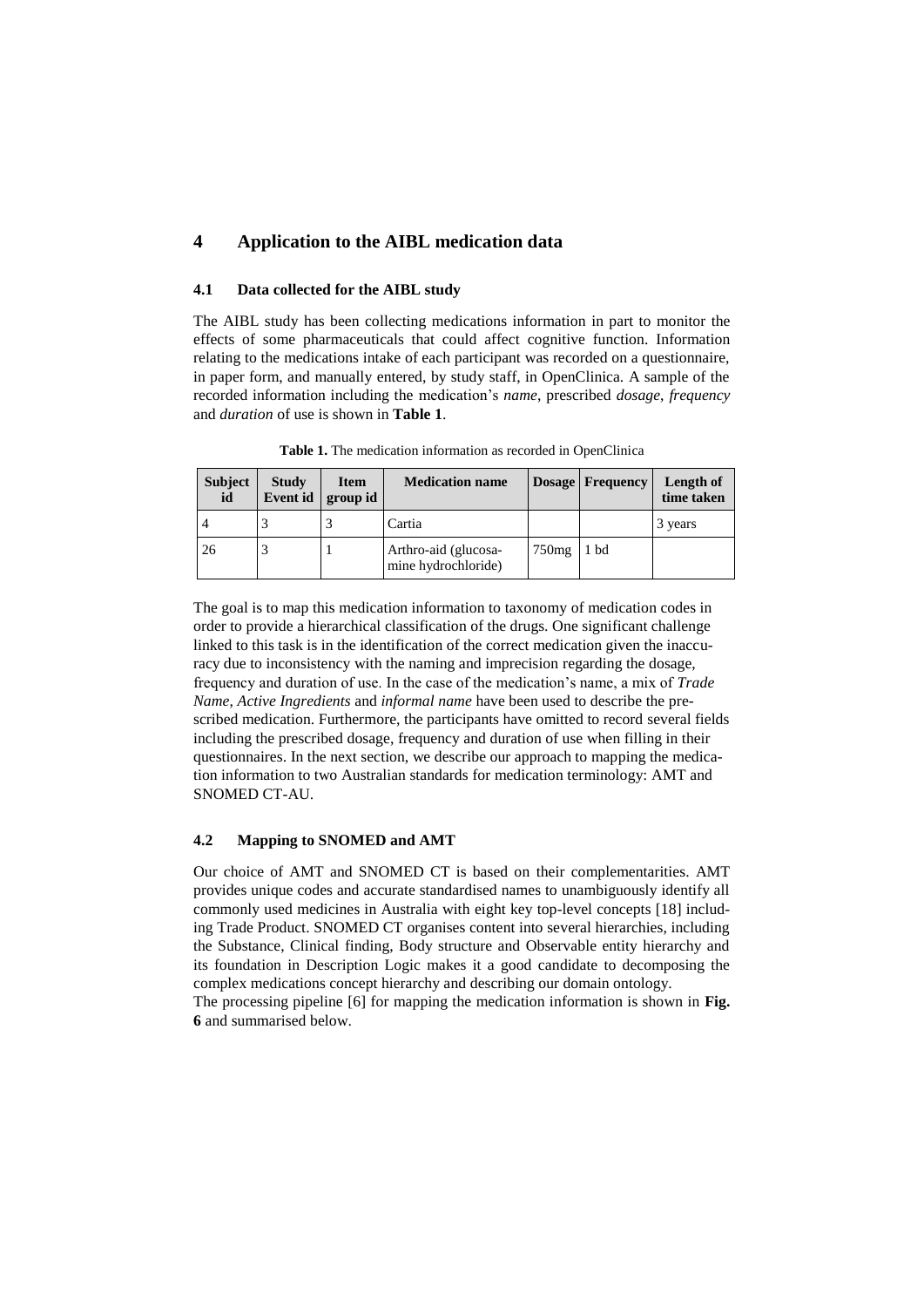

**Fig. 6.** Processing pipeline for mapping the medications data (extract from [6])

<span id="page-8-0"></span>The medication records are extracted from OpenClinica at the start of the pipeline. A data cleansing process is conducted to manually amend the inconsistencies, described in the previous section, from these records. This is followed by two mapping phases. In Phase 1, the system attempts a match of the medication name to an AMT concept below the Trade Product hierarchy. The search operation returns zero or more candidate mappings. If more than one concept is returned, the strategy adopted to match the AIBL medication to an AMT concept is to calculate the Least Common Ancestor (LCA) [6]. During Phase 2, for every medication name not adequately identified in Phase 1, the system attempts a match to a SNOMED CT-AU Substance Identifier. The use of the Substance hierarchy is designed to broaden the search in an attempt to address the more obscure medication name not identified in Phase 1 [6].

#### **4.3 Handling AIBL medication records in the Linked Clinical Data Cube**

The Medication Data Cube is an instance of the Item data cube described in **[Fig. 4](#page-5-0)**. Its primary dimensions are the subject id and study event id. The originally available dimension for the Medication reference is the Medication name. The AMT and SNOMED-CT identifiers can be used as alternative dimensions when available as described in **[Fig. 7](#page-8-1)**. The name, dosage, frequency and duration of use are available as measures or attributes.



<span id="page-8-1"></span>**Fig. 7.** Data cube dimensions for the AIBL Medication Data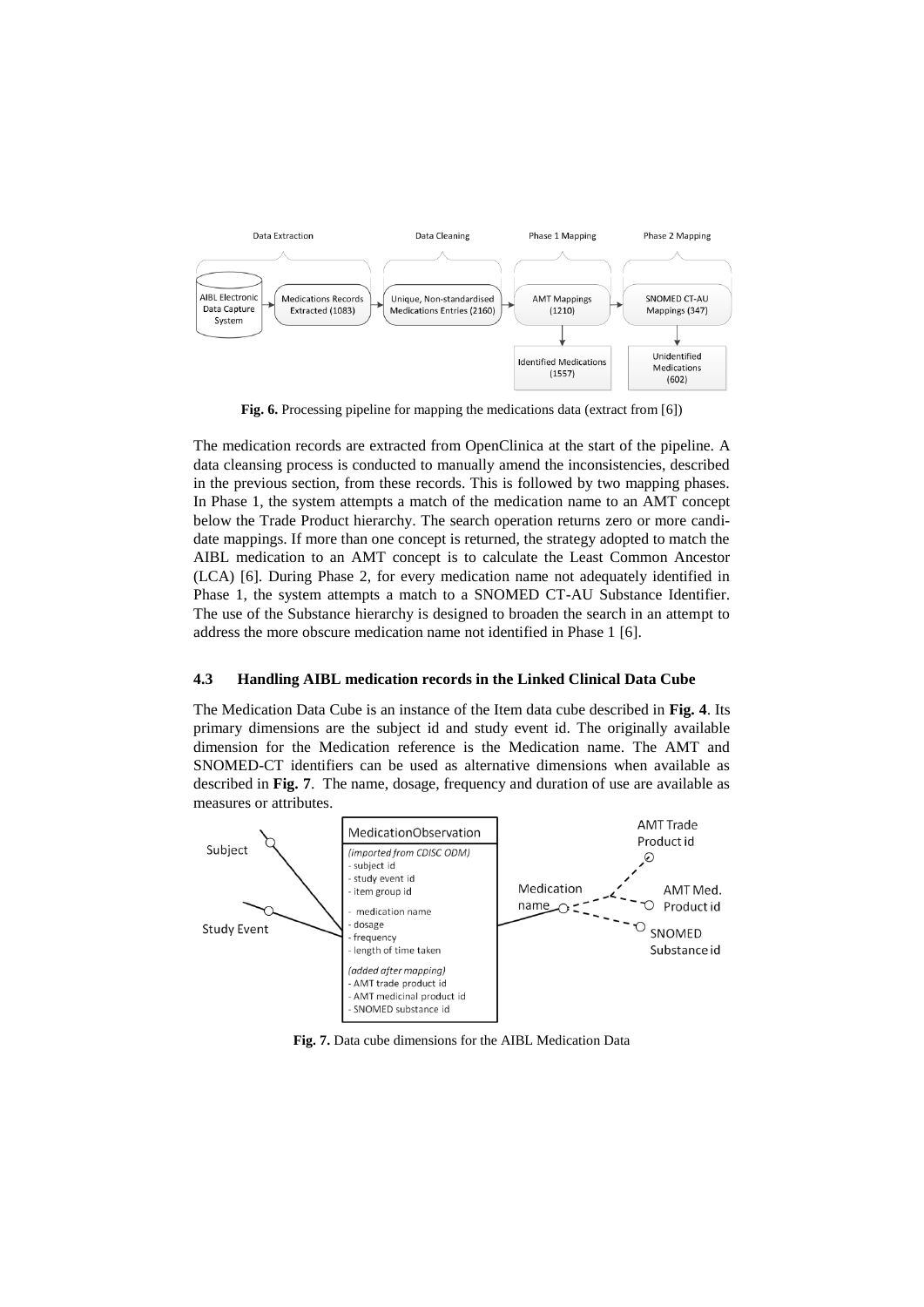**[Fig. 8](#page-9-0)** extends the discussion from section 3.2 by illustrating how the references from the SNOMED CT and AMT ontologies augment the skeleton ontology depicted in **[Fig. 5](#page-6-0)**. Linking to AMT and SNOMED CT concepts provide the possibility to obtain additional information based on links between the concepts or trade products branches and other branches in the AMT and SNOMED CT ontologies. We will also exploit the mappings at the substance level between these two resources as defined in [18].



**Fig. 8.** Medication observation reference to SNOMED or AMT ontologies

<span id="page-9-0"></span>We also intend to use the  $DrugBank<sup>3,4</sup>$  database and the Anatomical Therapeutic Chemical (ATC) and Defined Daily Dose (DDD) taxonomy<sup>5</sup> defined by the WHO Collaborating Centre for Drug Statistics Methodology to supplement the medication data as depicted below in **[Fig. 9](#page-9-1)**.



<span id="page-9-1"></span>**Fig. 9.** Additional dimensions resulting from the linking to ATC DDD

 $\overline{3}$  $3$  http://www.drugbank.ca/

<sup>4</sup> A RDF version of DrugBank is available from <http://linkedlifedata.com/>.

<sup>5</sup> http://www.whocc.no/atc\_ddd\_index/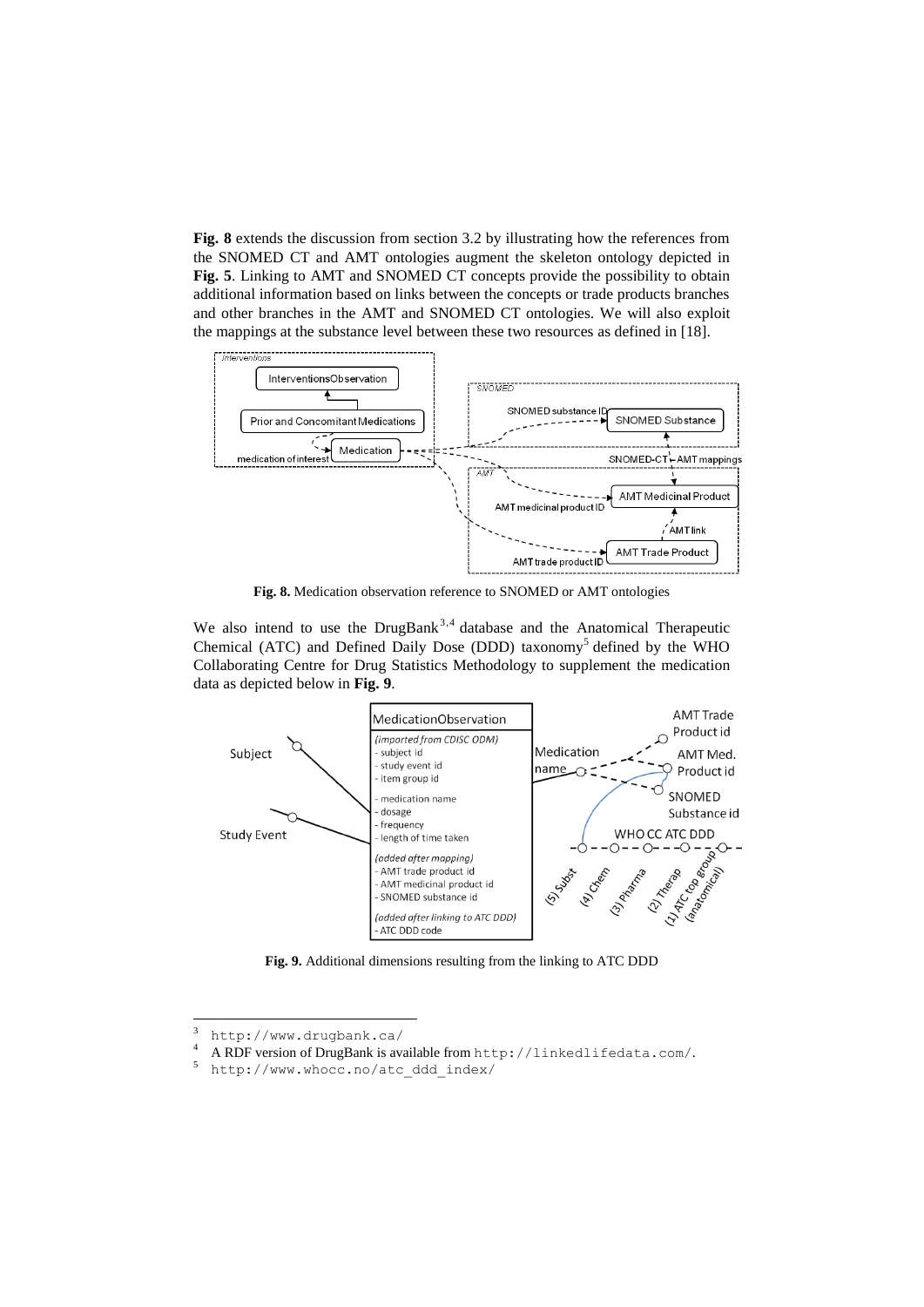# **5 Discussion**

### **5.1 Benefits of the approach**

There are several challenges associated with mapping clinical trial concepts to established ontologies and linked data resources to enrich clinical data such as the AIBL study data [3]. We propose a three-tiered approach which helps to answer some of these challenges.

The first tier applies the Data Cube principles to overcome the monolithic nature of the CDISC ODM file structure. This is the approach illustrated by **[Fig. 4](#page-5-0)** which exposes the clinical data across multiple dimensions.

The second tier involves the semantic enrichment of the AIBL data using references from the curated medication classification obtained by mapping the medication data to AMT and SNOMED CT. This is outlined in section 4.3 and illustrated by **[Fig. 7](#page-8-1)**. This process has the potential to further expose the clinical data across the additional dimensions.

The third tier relates to the linkage of the clinical data to other resources, namely the ATC DDD, DrugBank and all the other linked data resources that possess references to them. This approach is depicted in **[Fig. 9](#page-9-1)** and provides the opportunity to introduce yet supplementary dimensions through which to expose the data. For the users of the AIBL data published as linked data, the benefits of our approach are tied to the extra information provided by the linked resources as adding links to DrugBank and ATC DDD create new opportunities to query the data.

DrugBank also defines drug and food interactions. The former provides an important step in the exploration of *drug-drug* interactions that also provide some insight into potential risks and contraindications associated with the intake of the medication. The latter will be useful when we explore the association between the participant's drug intake and type and quantity of food consumed. DrugBank also provides information on the *gene-drug* interactions medication target which could expedite the discovery of biomarkers.

The five levels of taxonomy of medications code provided by ATC DDD (**[Fig. 9](#page-9-1)**) also provide means to aggregate the study data for statistical purposes. This is complementary to what would be possible with the help of the taxonomies supplied by AMT and SNOMED-CT.

#### **5.2 Future work**

The Linked Clinical Data Cube will not reach its true potential unless it is coupled with multiple domain ontologies to enrich its referencing capabilities. The work within the AIBL Linked Clinical Data Cube will be to organise and logically map the logical information contained within the various CRFs to domain ontologies (Fig. 1 in [5]). We plan, in the short term, to conduct a survey of existing domain ontologies, from the literature, to identify suitable candidates that adequately define the semantics of the test data comprising the study.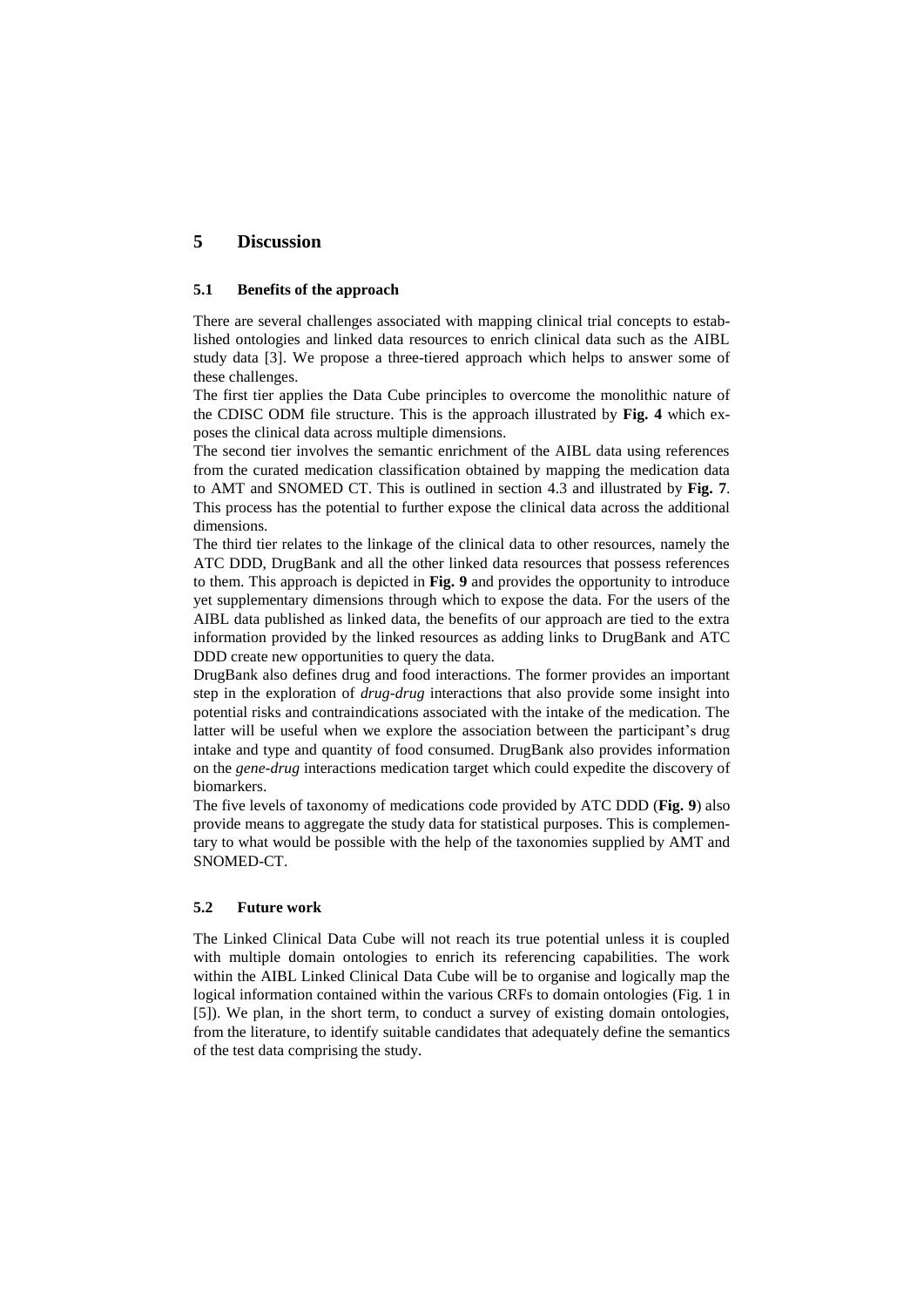As a first step, we will need to identify the primary dimensions and the set of identifiable classes that define the Linked Clinical Data Cube. For the first tier, we need a modular ontology that covers the definitions introduced by CDISC standards, in particular CDASH [16]. As shown in **[Fig. 5](#page-6-0)**, the skeleton of this ontology can reuse a good subset of the Semantic Sensor Network ontology but it should also define key CDASH classes such as Intervention, Findings, Visit and Subject. We also need additional modules for each type of CRF defined for the AIBL study data [5]. One of the roadblocks to this task is the need to release RDF versions of the CDISC CDASH [16] and STDM [17] standards in sync with versions of these standards used in the tools. To ease the conversion from CDISC ODM to RDF and encourage developers of new CRFs to map their definitions to a common reference, the reusable CRF templates supplied by the CDISC consortium should also include annotations pointing to CDASH definitions published as RDF. There have been several attempts by the CDISC Consortium to develop an RDF version of these two standards but these have, as yet, not been completed.

The second step entails producing more complete mapping tables between our concepts and those defined in linkable resources on the web, in particular AMT and SNOMED CT. There are opportunities to improve the semi-automated mapping algorithm implemented for AMT and SNOMED CT with the help of other medication resources e.g. DrugBank, NDF-RT<sup>6</sup> and RxNorm<sup>7</sup>. Schulz [19] identifies various shortcomings within SNOMED CT in relation to completeness and consistency.

### **5.3 Related work**

 $\overline{\phantom{a}}$ 

Many researchers have developed approaches to facilitate the semantic enrichment of biomedical research data. Some of these approaches [20] have focussed on integrating the clinical data with ontologies while other approaches [21] have investigated the use of linked data resources. However, little effort has been directed at combining these two complementary approaches.

Some of the ontologies developed in the context of translational research [22] and clinical trials [23-25] are partially applicable to our needs. But they do not adequately cover the observation aspects that are required for our data cube. Several of these ontologies also have a large number of dependencies to other ontologies.

The Linked Open Drug Data<sup>8</sup> (LODD) and the Linked Life Data (LLD) projects provide additional resources that can be used to extend the AIBL Linked Clinical Data Cube. Both projects aim to build a large scale knowledge cloud that can be used for drug discovery. LODD [8] federates the efforts by participants of the W3C Health and Life Sciences (HCLS) Interest group<sup>9</sup> to convert available resources into linked data. LLD [9] provides a semantic data integration platform for the biomedical domain comprising many of the data sources belonging to LODD plus some new ones. The

 $^{6}$  http://evs.nci.nih.gov/ftp1/NDF-RT/

<sup>7</sup> https://www.nlm.nih.gov/research/umls/rxnorm/

<sup>8</sup> http://www.w3.org/wiki/HCLSIG/LODD/Data

<sup>9</sup> <http://www.w3.org/wiki/HCLSIG>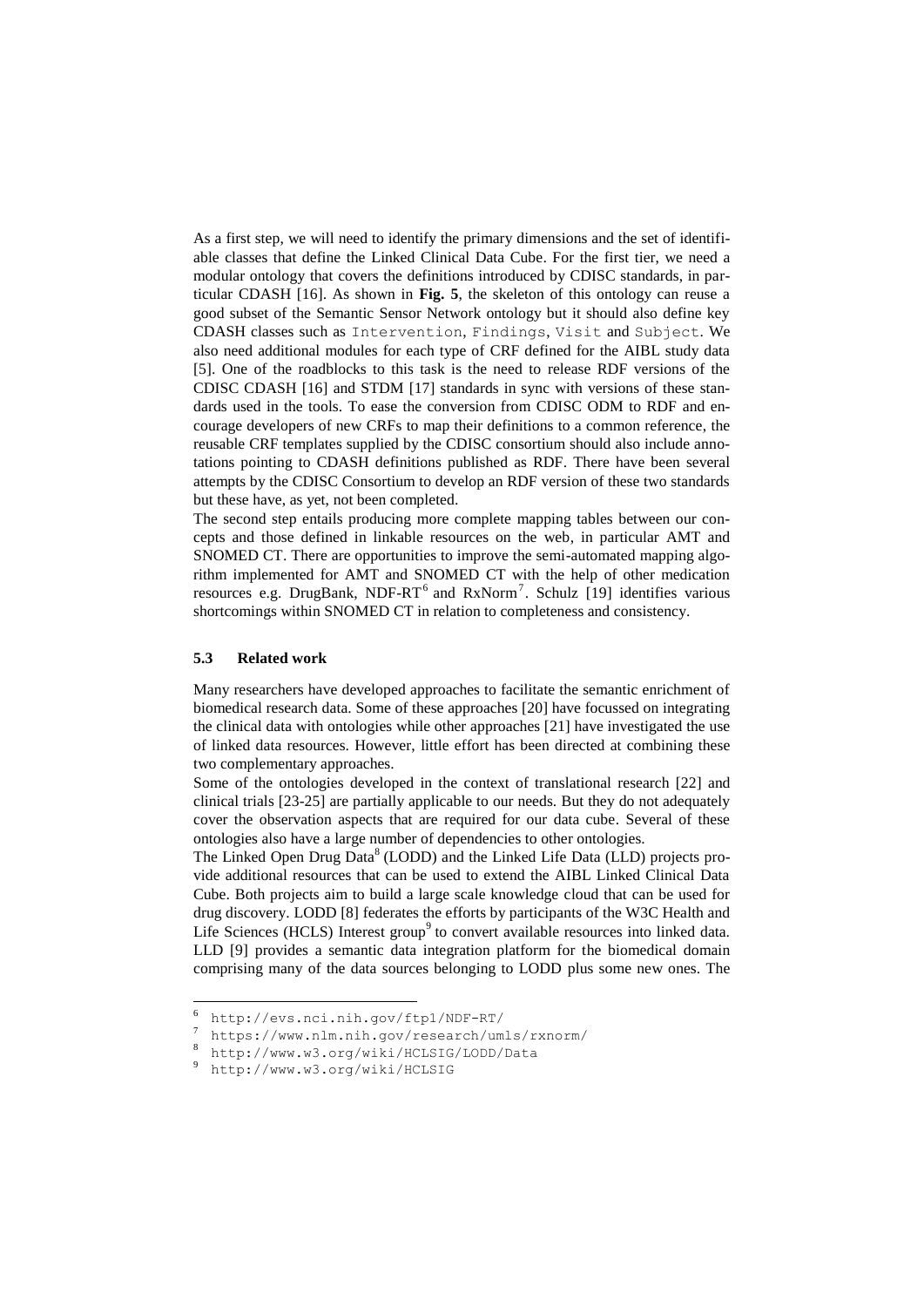resulting datasets contains more than 8 million triples representing the knowledge within over 2 millions links relating to medications, diseases, clinical trials, gene information and pharmaceutical companies among others.

Among the various use cases reported via the W3C HCLS Interest group are efforts to explore links to identify and verify genes linked to Alzheimer's disease (AD). Through the links between the drug, medications, disease and clinical trial repositories, we hope to leverage on efforts by others to further explore the effects of prescribed medications, for AD sufferers, on the various genes comprising the pathways of interest. Other applications of LODD include the identification of potential sideeffects linked to the intake of drugs that have conflicting stimuli on the disease pathways.

The SALUS project [26] is a former attempt to adapt CDISC standards to build a Semantic Framework to improve interoperability between clinical research and clinical care domains. We adopt a similar approach to them but their focus is on service mappings rather than linked data sets. The Semantic Cockpit [27] project aims to develop a data slicing framework comparable to what we propose on the basis of the RDF Data Cube. The goal of this project is to intelligently assist business analysts by discriminating unimportant information and using reasoning to only present useful information to the analyst.

## **6 Conclusions**

Several new opportunities exist to analyse and reuse the clinical data gathered as part of clinical trials through the development of ontology, linked data standards and tools to semantically enrich this data. We have presented an approach for the semantic enrichment of clinical trial data obtained as part of the AIBL study, a large-scale longitudinal study into neurodegenerative diseases. We have outlined the design of the *Linked Clinical Data Cube.* The *Linked Clinical Data Cube* takes advantage of the strength of the RDF Data Cube in defining the slices, dimensions and observations within the data and applying them to the CDISC ODM data model to provide increased flexibility in the formulation of queries and allow the users to query the clinical data more effectively and efficiently. We have also outlined the use of the AMT and SNOMED CT-AU taxonomies to enrich the medication data. Finally, we have presented our method to extend our Linked Clinical Data Cube to reuse links between medication resources, in particular the ones that are already available as linked open data. The main contribution of our approach is that we propose the use of ontologies and linked data resources together to semantically enrich the clinical data, thanks to the cohabitation of the *container* and *description* classes in our solution. Our strength is in the potential for semantic enrichment of any CDMS tools that adopts the CDISC standard.

**Acknowledgements.** The authors would like to express their gratitude to Simon McBride, Simon Gibson and Dr Michael Lawley for their assistance in scoping the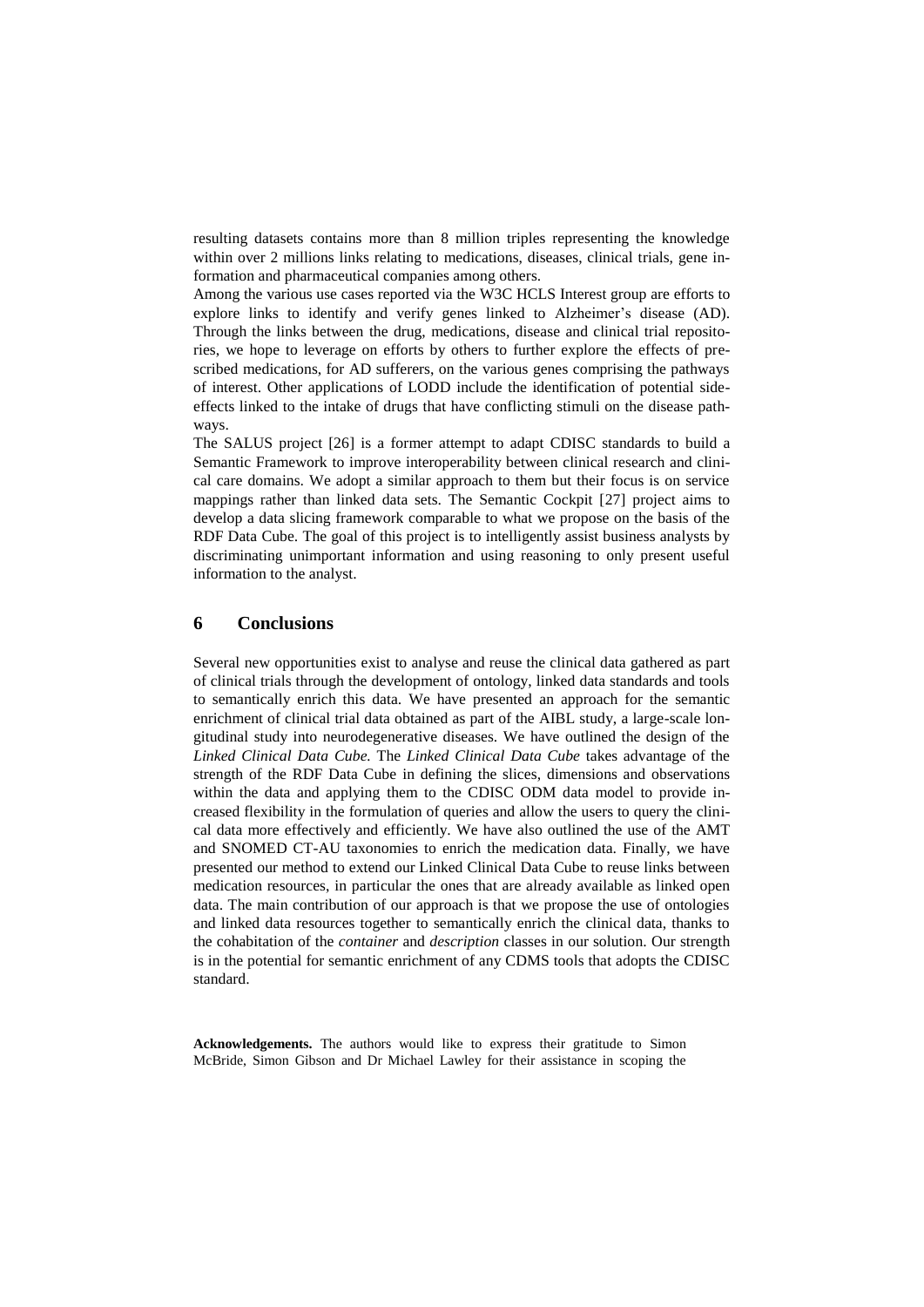Medications case study and to Drs Alejandro Metke and Kerry Taylor for their feedback on the paper.

### **References**

- 1. CDISC: Clinical Data Interchange Standards Consortium Operational Data Model (2011) <http://www.cdisc.org/odm>
- 2. Cyganiak, R., Reynolds, D., Tennison, J.: The RDF Data Cube Vocabulary, W3C Working Draft 05 April 2012. World Wide Web Consortium (2012)
- 3. Leroux, H., McBride, S., Lefort, L., Kemp, M., Gibson, S.: A method for the semantic enrichment of clinical trial data. Stud Health Technol Inform, 178, pp. 111-116 (2012)
- 4. Ellis, K. A., Bush, A. I., Darby, D., De Fazio, D., Foster, J., Hudson, P., Lautenschlager, N. T., Lenzo, N., Martins, R. N., Maruff, P., Masters, C., Milner, A., Pike, K., Rowe, C., Savage, G., Szoeke, C., Taddei, K., Villemagne, V., Woodward, M. and Ames, D.: The Australian Imaging, Biomarkers and Lifestyle (AIBL) study of aging: methodology and baseline characteristics of 1112 individuals recruited for a longitudinal study of Alzheimer's disease. Int. Psychogeriatry, 21(4), pp. 672-687 (2009)
- 5. Leroux, H., McBride, S., Gibson, S.: On selecting a clinical trial management system for large scale, multi-centre, multi-modal clinical research study. Studies in health technology and informatics, 168, pp. 89-95 (2011)
- 6. McBride, S., Lawley, M., Leroux, H., Gibson, S.: Using Australian Medicines Terminology (AMT) and SNOMED CT-AU to better support clinical research, Studies in Health Technology and Informatics, 178, pp. 144-149 (2012)
- 7. Sharp, M., Bodenreider, O., Wacholder, N.: A Framework for Characterizing Drug Information Sources. AMIA 2008 Symposium Proceedings (2008)
- 8. Samwald, M., Jentzsch, A., Bouton, C., Stie Kallesøe, C., Willighagen, E., Hajagos, J., Marshall, M. S., Prud'hommeaux, E., Hassenzadeh, O., Pichler, E.: Linked open drug data for pharmaceutical research and development. Journal of Cheminformatics, 3(1), pp. 19- (2011)
- 9. Williams, A. J.; Harland, L.; Groth, P.; Pettifer, S.; Chichester, C.; Willighagen, E. L.; Evelo, C. T.; Blomberg, N.; Ecker, G.; Goble, C. & Mons, B.: Open PHACTS: semantic interoperability for drug discovery. Drug Discovery Today (2012)
- 10. Saitwal, H. and Qing, D. and Jones, S. and Bernstam, E. and Chute, C.G. and Johnson, T.R.: Cross-terminology mapping challenges: A demonstration using medication. Journal of Biomed. Inform. 45, pp. 613-625 (2012)
- 11. Cyganiak, R., Hausenblas, M., McCuirc, E.: Official Statistics and the Practice of Data Fidelity. In: Wood, D. ed.: Linking Government Data. Springer, pp. 135-151 (2011)
- 12. Kampgen, B., O'Riain, S., Harth, A.: Interacting with Statistical Linked Data via OLAP Operations. In: International Workshop on Linked APIs for the Semantic Web (LAPIS 2012), (2012) <http://lapis2012.linkedservices.org/>
- 13. Etcheverry, L., Vaisman, A.A.: QB4OLAP: A Vocabulary for OLAP Cubes on the Semantic Web. In: Third International Workshop on Consuming Linked Data (COLD 2012), CEUR Workshop proceeding, vol. 905, CEUR-WS.org (2012),
- 14. Lefort, L., Bobruk, J., Haller, A., Taylor, K. and Woolf, A.: A Linked Sensor Data Cube for a 100 year homogenized daily temperature dataset. In: 5th International Workshop on Semantic Sensor Networks (SSN-2012), CEUR-Proceedings, vol. 904, CEUR-WS.org (2012).